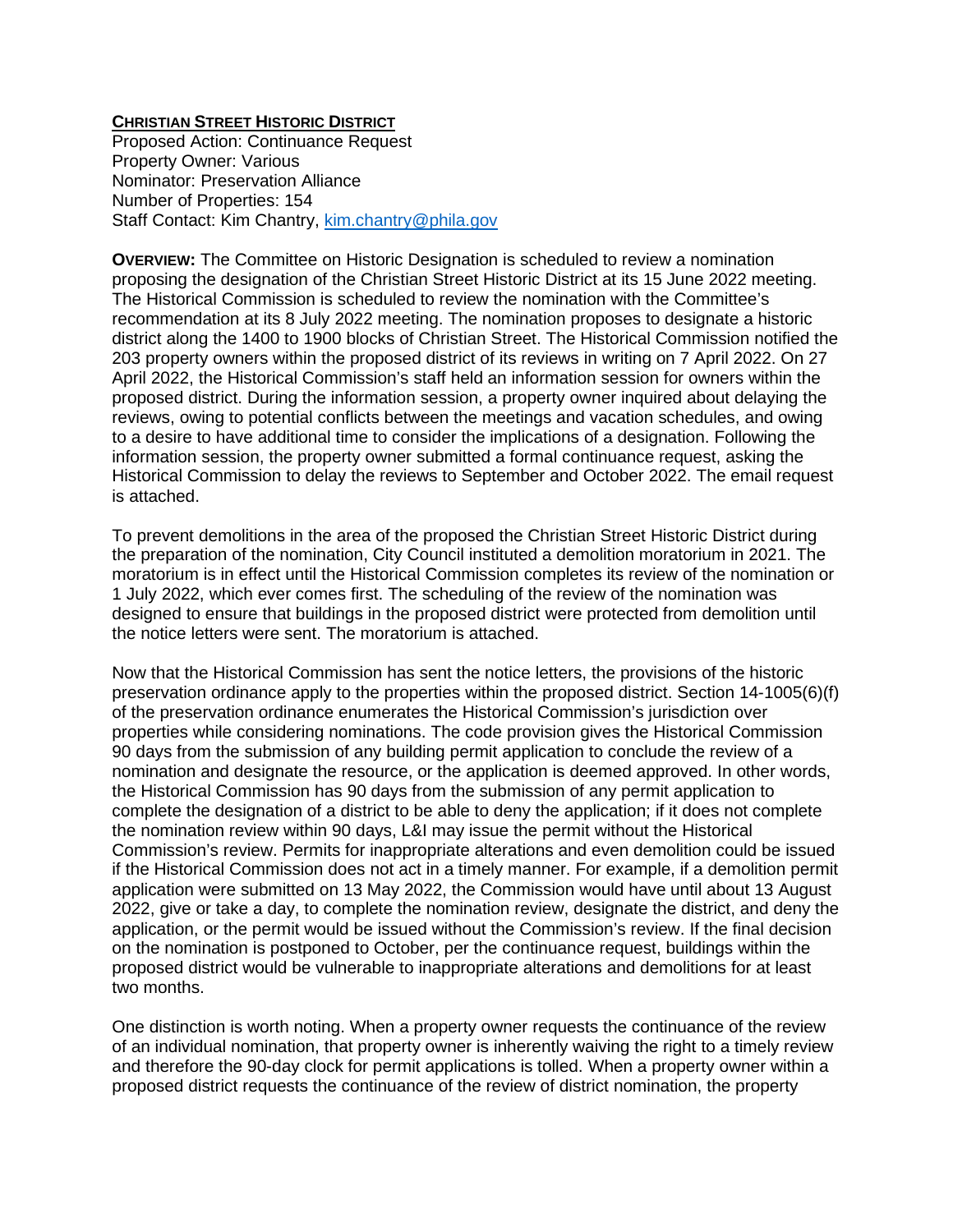owner is waiving its rights but cannot waive the rights of other owners and therefore the 90-day clock for permit applications is not tolled.

**STAFF RECOMMENDATION:** While the staff routinely strongly supports continuance requests when historic resources remain protected during the continuances, the staff recommends against granting this request because it will put historic resources at risk. Moreover, the request was proffered by one of 203 property owners in the proposed district and accommodating that one owner may inconvenience other owners. An owner who cannot attend a meeting may submit written comments in advance of the meeting. Finally, continuing the review at this point in the process may introduce confusion about the review schedule, given that all owners have already been notified of the original schedule.

14-1005(6)(f) Jurisdiction During Consideration of Designation.

L&I shall not issue any building permit for the demolition, alteration, or construction of any building, structure, site, or object that is being considered by the Historical Commission for designation as historic or that is located within a district being considered by the Historical Commission for designation as historic where the building permit application is filed on or after the date that notices of proposed designation have been mailed, except that L&I may issue a building permit if the Historical Commission has approved the application or has not taken final action on designation and more than 90 days have elapsed from the date the permit application was filed with the Historical Commission. Where the Historical Commission takes final action on designation within the time allotted herein, any building permit application on file with L&I shall be deemed to have been filed after the date of the Historical Commission's action for purposes of this Chapter 14-1000.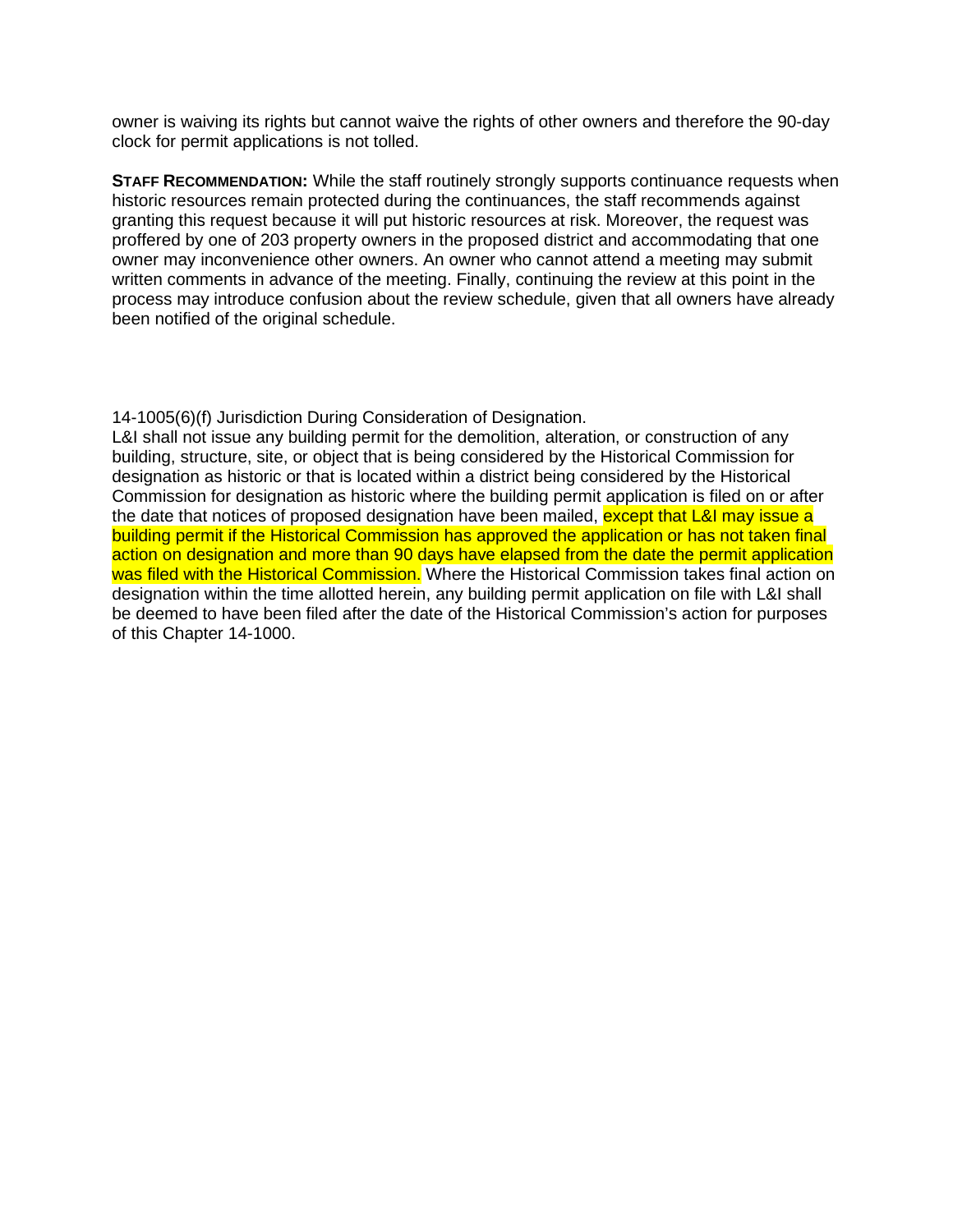# **Request for a continuance to the June 15, 2022 hearing**

## Mohammed Irfan Shariff <greenbirdsredcamels@gmail.com>

Thu 5/5/2022 7:22 AM

To: preservation <preservation@Phila.gov>

**External Email Notice. This email comes from outside of City government. Do not click on links or open attachments unless you recognize the sender.**

Dear Historical Commission:

This request is in regards to the June 15h, 2022 meeting for SOSNA & Preservation Alliance's nomination of Christian Street / Black Doctors Row Historic District.

The time of this meeting is very inconvenient. Many people who reside in this area will be on vacation or have planned to be out of town during this time. Much like other government bodies staff typically go on summer-break during this time, I requests that the meeting on 6/15/22 be delayed.

The burden to the historical commission is minimal in comparison to the effect of the designation. All I am asking is that the June meeting be postponed to September (which is only 3 months). This delay in time pales in comparison to the permanent length of time that a historical designation to our homes will be.

Finally, this is the first time the Commission has designated an area historical based on ethnicity or race, subsequently I believe to fully appreciate the magnitude of this move, we should make sure that other streets are not being left out. In the interest of inclusion, I believe it is only fair to postpone the meetings so that more people can understand the significance of the historical designation to our homes.

Please let me know if I can be heard in your meeting in May in regards to this continuance request.

Thank you.

-- --

Mohammed Irfan Shariff (m) 732-690-4902